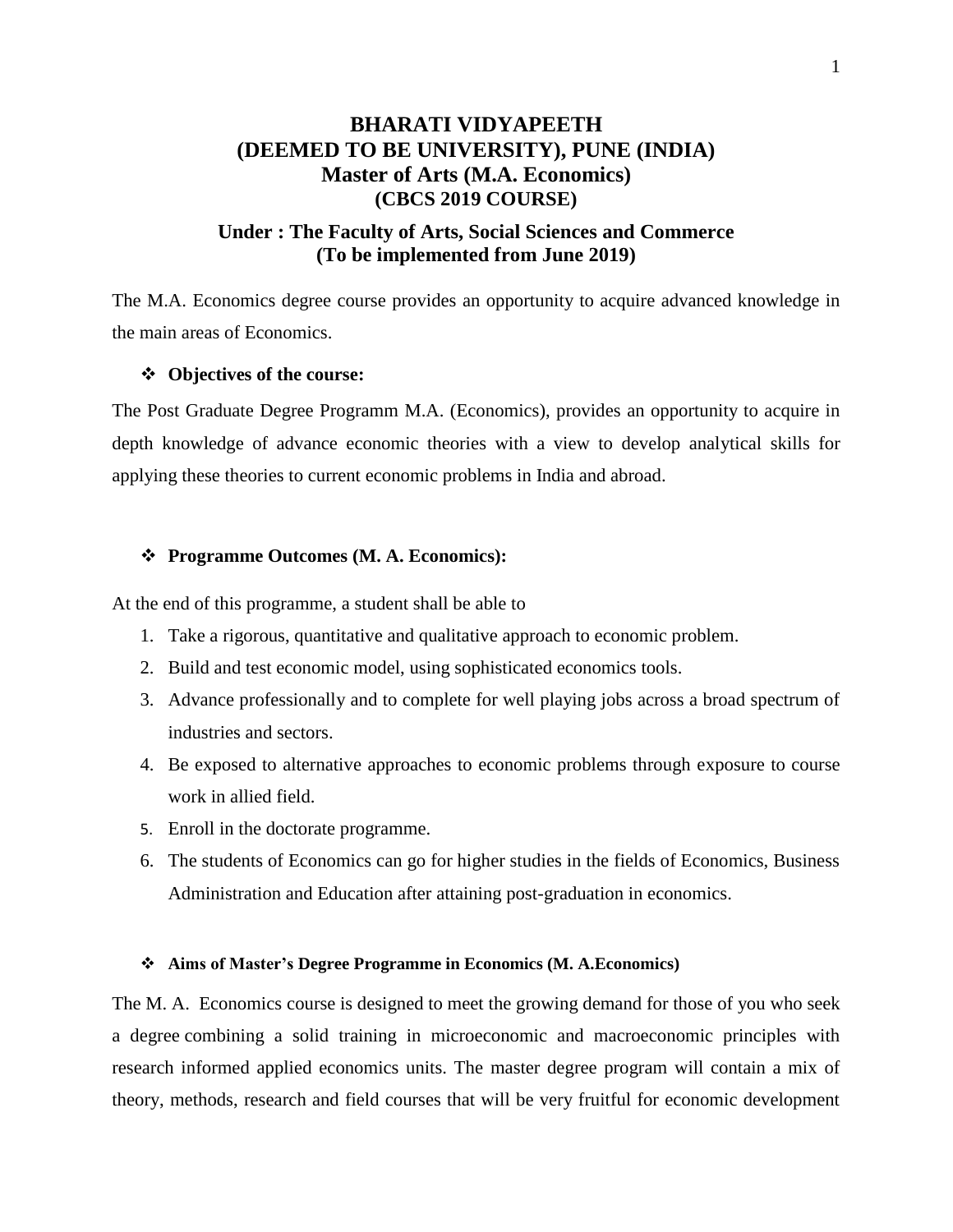of country. With a master degree in economics one is expected to have comprehensive knowledge of modern economics as an academic discipline. Through this programme a student can have depth knowledge at about economic theory regarding the way in which economy is influenced by economics policies. It provides a deep insight of finance and management sectors and civilizes the soft skill of a student which makes him /her au fait to face any challenge in public sector.

The relevance of this programme is as follows:

- Expanding the horizon of one's Knowledge
- Enhancing the scope for the employability of the students
- Enlightening the students on the necessity of their role as an effective citizen of a state which affect their life the most

TheobjectivesoftheLOCFinEconomics,therefore,revisittraditionalexpectationsofteaching and learningEconomicsby centre-stagingoutcomesthatare demonstrablethroughfive key attributes: understanding, use, communication, expansion, and application of subject knowledgewithaclearawarenessandunderstandingofone'slocationintheimmediateand globalenvironment.

- **Thebroadobjectives oftheLearning Outcomes-based CurriculumFramework(LOCF) of Master Degree programmein Economics:**
- **Prospects of the Curriculum**: Formulating graduate attributes, qualification descriptors, programme learning outcomes and course learning outcomes that are expected to be demonstrated by the holder of a degree in Economics;
- **Core Values**: Enabling prospective students, parents, employers and others to understandthenatureandleveloflearningoutcomes(knowledge,skills,attitudesand humanandliteraryvalues)orattributesforMaster's Degree in Economics;
- **BridgetotheWorld:** Providing a framework to see the subject as a bridge to the world in such away that while recognizing thedifferent conditions inpluralistic society, the students also are aware of a core of shared values such as (i) a commitment to the knowledge to understand the world and how to make a contribution to it;(ii)development of each person's unique potential;(iii)respect for others and their rights; (iv)social and civic responsibility,participation in democratic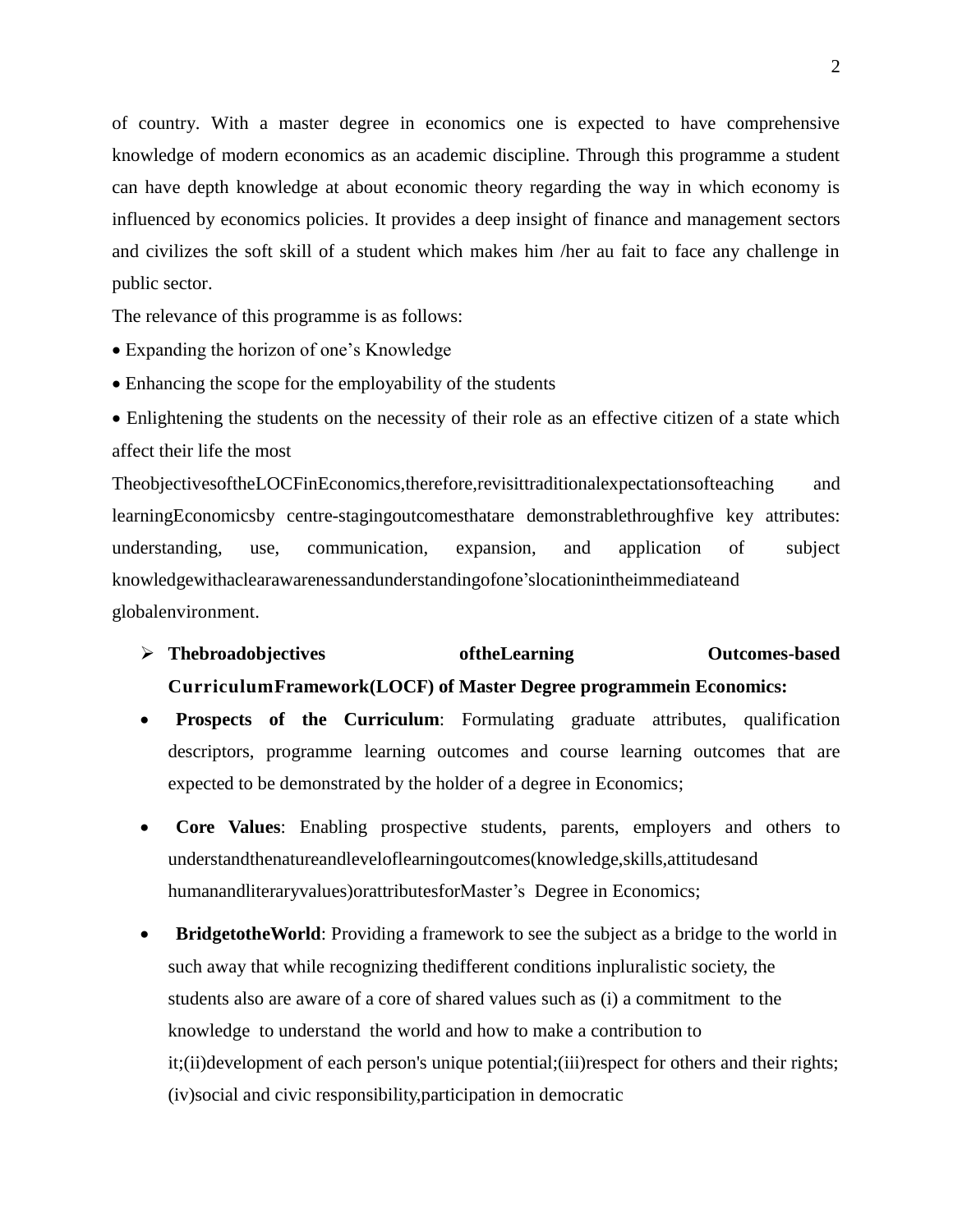processes;socialjusticeandculturaldiversity;and(v) concernforthe naturaland culturalenvironment;

- **Assimilation of Ability, Balance, harmony and Inclusiveness**: Identifying and defining such aspects or attributes of Master's Degree in Economics that a post graduate of the subject should be able to demonstrate on successful completion of the programme of study;
- **Frame for National Standards**: Providing a frame of reference for maintaining national standards with international compatibility of learningoutcomes of Master's Degree in Economics and academic standard to ensure global competitiveness, and to facilitate student/graduate mobility;
- **Pliability**: Formulating outcomes that are responsive to social and technological changes in order that the pedagogy will meet student's needs arising from the changes. LOCF encourages effective use of new technologies as tools for learning and provide a balance between what is common to the education of all students and the kind of flexibility and openness required for education;
- **Pedagogy**:Providing higher education institution an important point of reference for designing teaching-learning strategies, assessing student learning levels, and periodic review of programmes and academic standards for Master's Degree in Economics with shift from domain knowledge to processes of realizing the outcomes;
- **Development**:Providing HEIs a developmental approach through LOCF that would accommodate social needs and provide students a clear direction of learning.
- **The specific objectives of the M.A.programme in Economics are to develop in the student the ability to demonstrable the following outcomes:**
- 1. Disciplinary Knowledge of Economics
- 2. Communication Skills
- 3. Critical Thinking
- 4. Analytical Reasoning
- 5. Problem Solving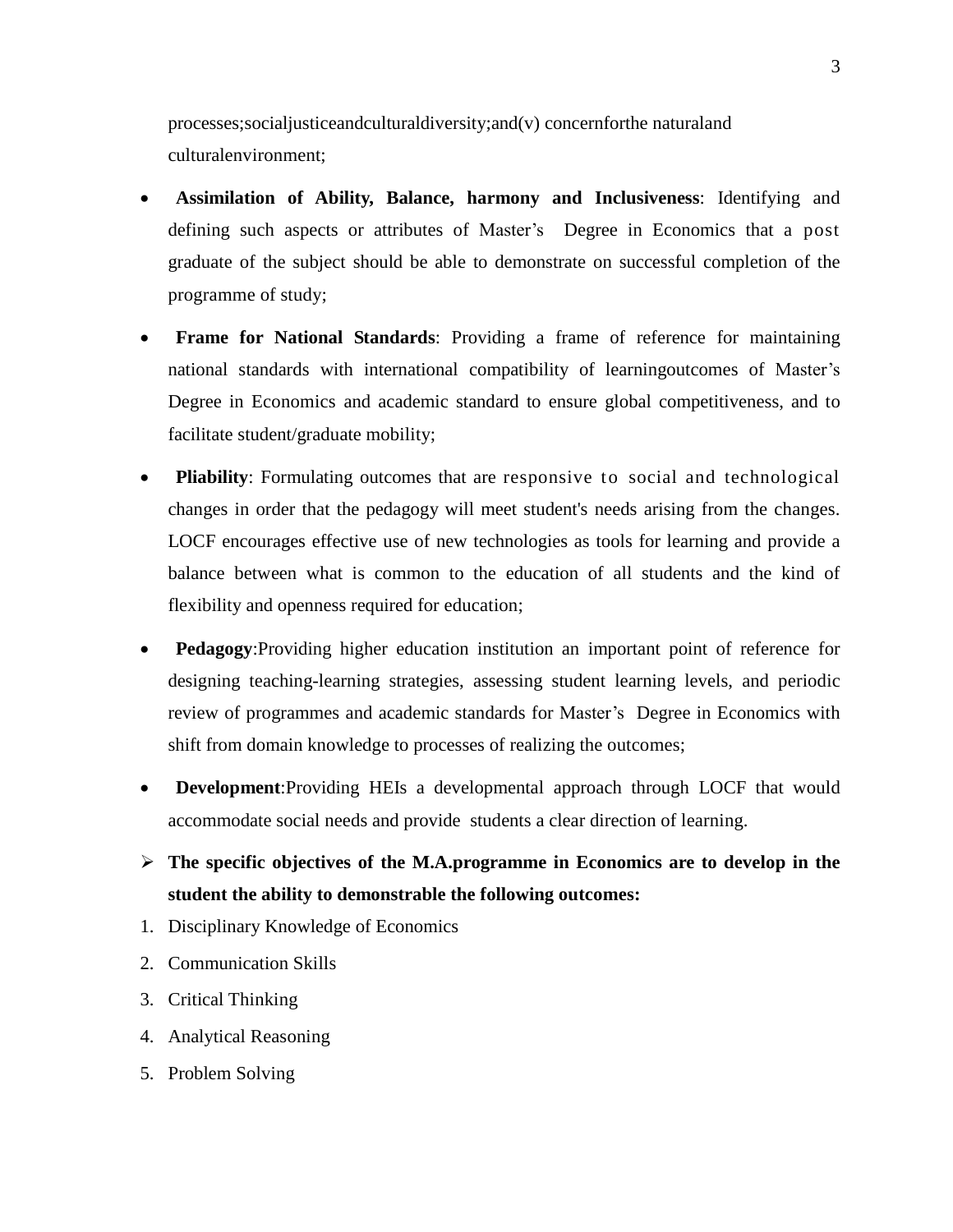- 6. Research-Related Skills
- 7. Self-Directing Learning
- 8. Multicultural Competence
- 9. Values:Moraland Ethical,Literary and Human
- 10. Digital Literacy
- 11. The details are explained in the sections that follow.
- **Graduate Attributes**

### **Disciplinary Knowledge:**

The proposed curriculum is expected to provide the students a good overall knowledge of Economics covering various aspects. As a result, they will not only be able to understand the important Economics models but also able to apply some commonly used Economics models to other fields.

## **Critical Thinking:**

The proposed course is designed to enrich the students with ability to examine basic economics issues in a more logical and methodical manner. It is expected that the students will strengthen themselves both computationally and analytically.

## **Problem Solving:**

The students will be able to examine various hypotheses involved, and will be able to identify and consult relevant resources to find their rational answers.

#### **Analytical Reasoning:**

The students are expected to develop capability to identify logical flaws and loopholes in the arguments of economics, analyze and synthesize data from a variety of sources and accordingly prepare the conclusions.

### **Research Related Skills:**

The students should be able to develop original thinking for new problems of economics and providing their solutions. As a result, they will be able to develop thought provoking skills for their own subject as well as for those who are practicing economics model.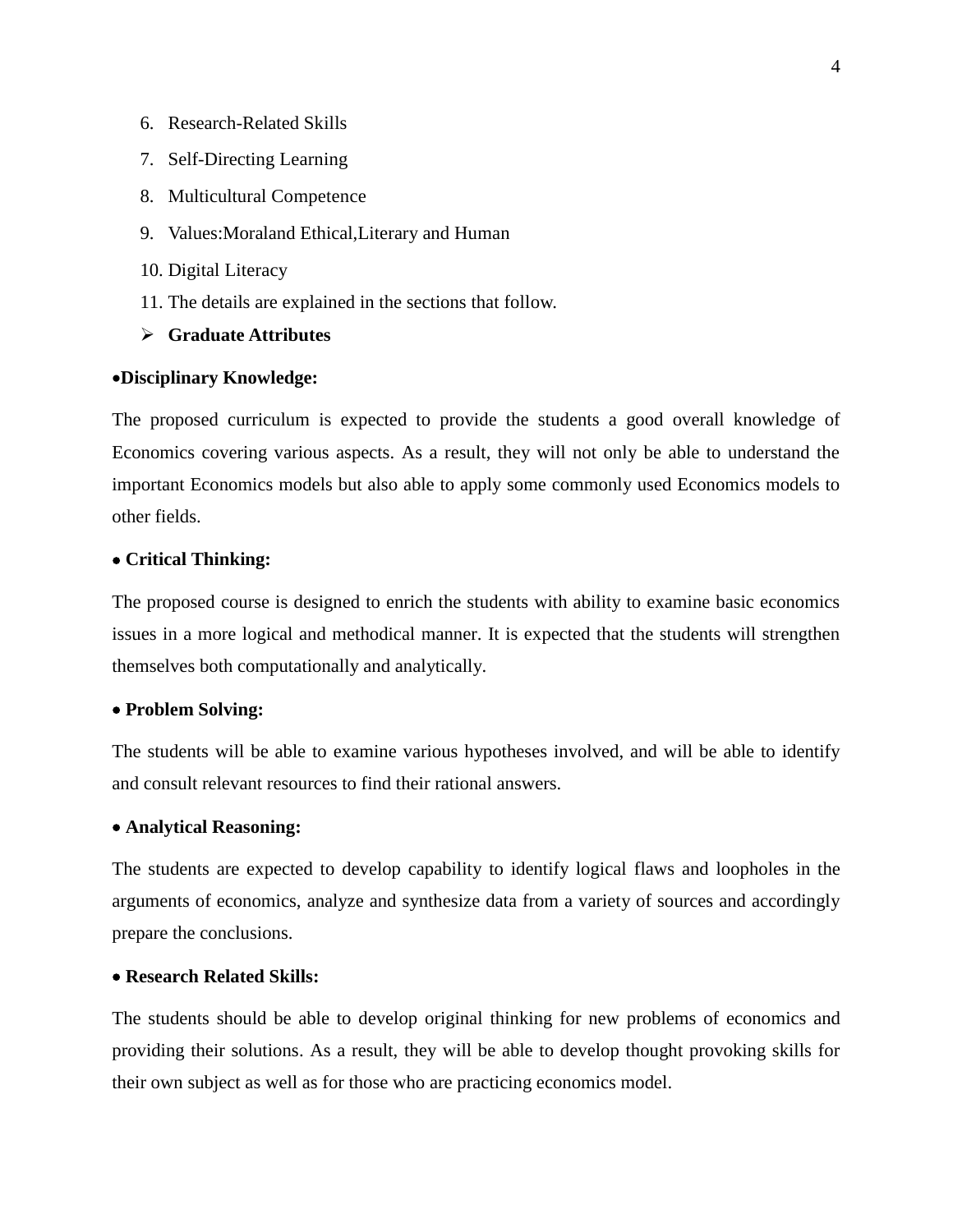### **Communication Skills and Team Work:**

The students are expected to develop effective and confident Communication skill after completion of the course. They will have an ability to work in a team as well as in isolation.

### **Moral and Ethical Awareness:**

The students are expected to develop ethical and social responsibility as well. As a result, the students will be able to identify ethical issues, avoid unethical behavior such as fabrication, falsification or misrepresentation and misinterpretation of data.

#### **Scientific Reasoning:**

The students will be able to analyze, interpret and appropriate conclusions from both quantitative and qualitative data and critically evaluate ideas, evidence and experiences with an unbiased and consistent approach.

#### **Reflective thinking:**

The students should be sensitive to real experiences with respect to self, society and nation.

### **Information/Digital literacy:**

The proposed course is expected to develop digital literacy among the students for using ICT in different learning situations. The students should be able to equip themselves with in depth programming and simultaneously use appropriate Statistical software for Statistical computing (like SPSS software).

#### **Self-directed Learning:**

The students are expected to be familiar with data collection, compilation, analysis and interpretation and writing of project reports independently.

### **Multicultural Competence:**

The students are expected to be aware of values and beliefs of different cultures and have a global perspective by examining various forms of primary and secondary data resources.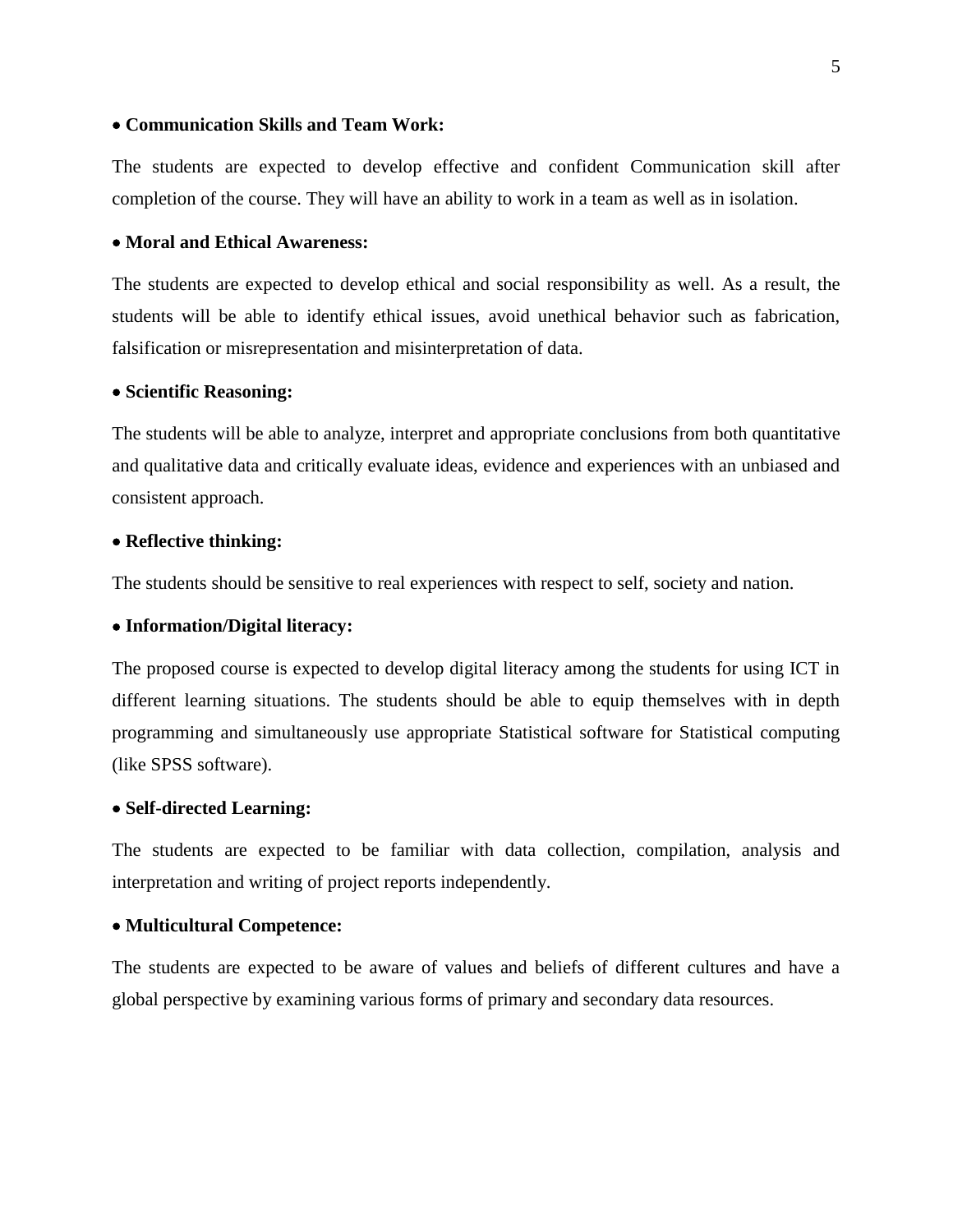## **Leadership Readiness/Qualities:**

The students will be capable of mapping out the tasks of a team or an organization, formulating an inspiring vision, building a team for achieving the desired objectives, motivating and inspiring team members accordingly, and using management skills to guide people in the right direction smoothly and efficiently.

## **Lifelong Learning:**

The proposed course is designed to develop independent, coherent and decisive thoughts among the students that will ultimately develop competency in their lives.

### **QualificationdescriptorsforaMaster'sdegreewithEconomics**

The qualification descriptors for the M.A.(Economics) programme in Economics shall be five learning attributes such as understanding,use,communication,expansion,andapplication of subject knowledge with a clear understanding of one's location. This also involves an awareness on the students' part of difference spertaining to class,caste,gender,community, region,etc.in order that they can transcend these differences with transparency of purpose and thought.The key qualification descriptors for a Master's degree with Economics shall be clarity of communication as well as critical thinking and ethical awareness. Each Graduate in Economics should be able to

- Demonstrate the ability to understand the role of Economics in a changing world from the disciplinary perspective as well as in relation to its professional and everyday use.
- Demonstrate the ability to think and write critically and clearly about one's role as a located Indian citizen of the world through a reading of Economic concepts and theories.
- Communicate ideas,opinions and values both literary values and values of life in all shades and shapes in order to expand the knowledge of the subject as it moves from the classroom to life and life-worlds.
- Demonstrate the ability to share the results of academic and disciplinary learning through different forms of communication such as essays, dissertations, reports, findings,notes,etc,ondifferentplatformsofcommunicationsuchastheclassroom, themediaandthe internet.
- Recognize the scope of Economics studies in terms of career opportunities, employment and life long engagement in teaching, publishing,analysis, research and other allied fields.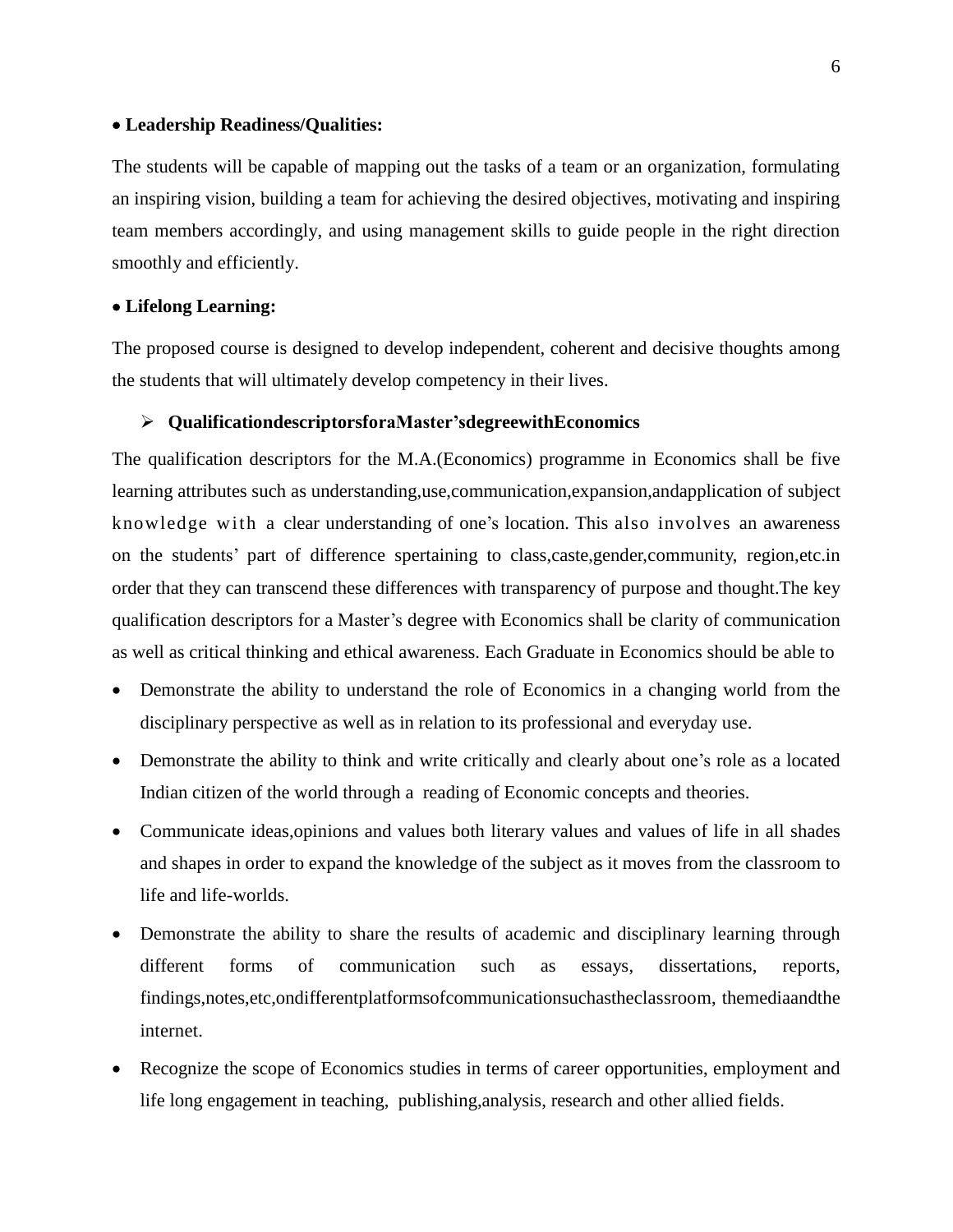- Apply subject specific skills in economics to foster alarger senseof ethicalandmoralresponsibilityamongfellowhumansin orderto seeandrespect differencesinandamongvariousspeciesandlife-formsandlearntotranscendthem.
- Theprogrammewillstrengthenthestudent'sabilitytodrawonnarrativesthatalertusto layersandlevelsofmeaninganddifferencesinsituationsandcomplexitiesofrelations. Economic studyshouldhelpthe studentsidentify,analyzeandevaluate keysissuesin thetextandaroundin theworld thematic,contextual,professional, processual processual andthinkofwaystofindacceptableandsustainablesolutions.Studentswill have the ability to understand and articulate with clarity and critical thinking one's positionintheworldasanIndianandasanIndiancitizenoftheworld.

## **Programme Specific LearningOutcomes(M. A. Economics)**

TheprogrammelearningoutcomesrelatingtoBAdegreeprogrammeinEconomics:

- The behavioural patterns of different economic agents, advance theoretical issues and their applications.
- Use the spoken and written word, graphs, and mathematics to present economic phenomena and arguments.
- Able to use theoretical and empirical methods to analyze socio-economic issues.
- Apply their knowledge and learning to engage in informed debate and to analyze and solve problem.
- Delineate the fiscal policies designed for developed and developing economics.
- Facilitate the historical developments in the economic thoughts propounded by different schools.
- Learn the basic concept of monetary analysis and financial marketing in Indian financial markets.
- Learn the development issues of Indian economy.
- Acquaint with some basic concept of environmental economics along with the solution of the environmental problems.
- Learn the real and monetary sides of International economics.
- Develop critical thinking capacity.
- Develop capability in using computer software for the purpose of research.
- Acquaint with some basic theoretical concept of public finance.

## **1. Eligibility for admission to M.A. (Economics) Course:**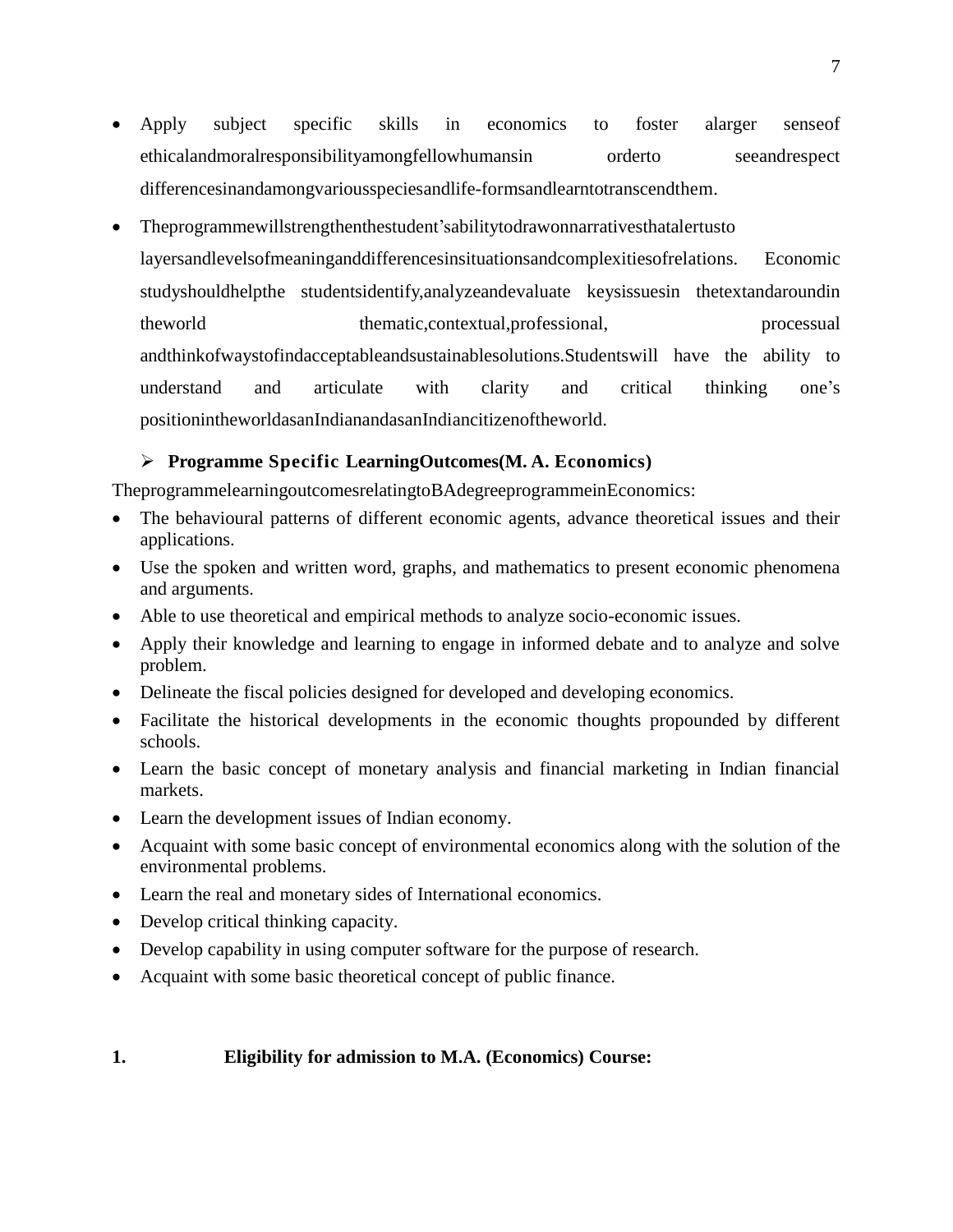Any graduate of this University or any other recognized University shall be admitted to M.A. (Economics) Course.

## **Medium of Instructions:**

The medium of instructuions of M.A. (Economics) Course will be in English only.

### **2. Intake Capacity:**

The intake capacity of the course will be 60 seats every year.

## **3. Course Structure of M.A. (Economics) Course:**

The M.A. programme will be of two years duration consisting of four semesters and of minimum 70 Credits: Semester I (16 Credits), Semester II (18 Credits), Semester III (18 Credits), and Semester IV (18 Credits). In first three Semesters, there will be four theory papers of 04 credits each. In Fourth Semester, there will be threetheory papersof 04 credits and one research project of 06 credits. Total 16 papers will have 100 marks each out of which 40 marks will be for Internal Assessment and 60 marks for University Examination and two skill papers will have 50 marks each. Thus M.A. Economics degree examination, four Semesters shall be of minimum 70 credits alltogather. The following shall be the course structure: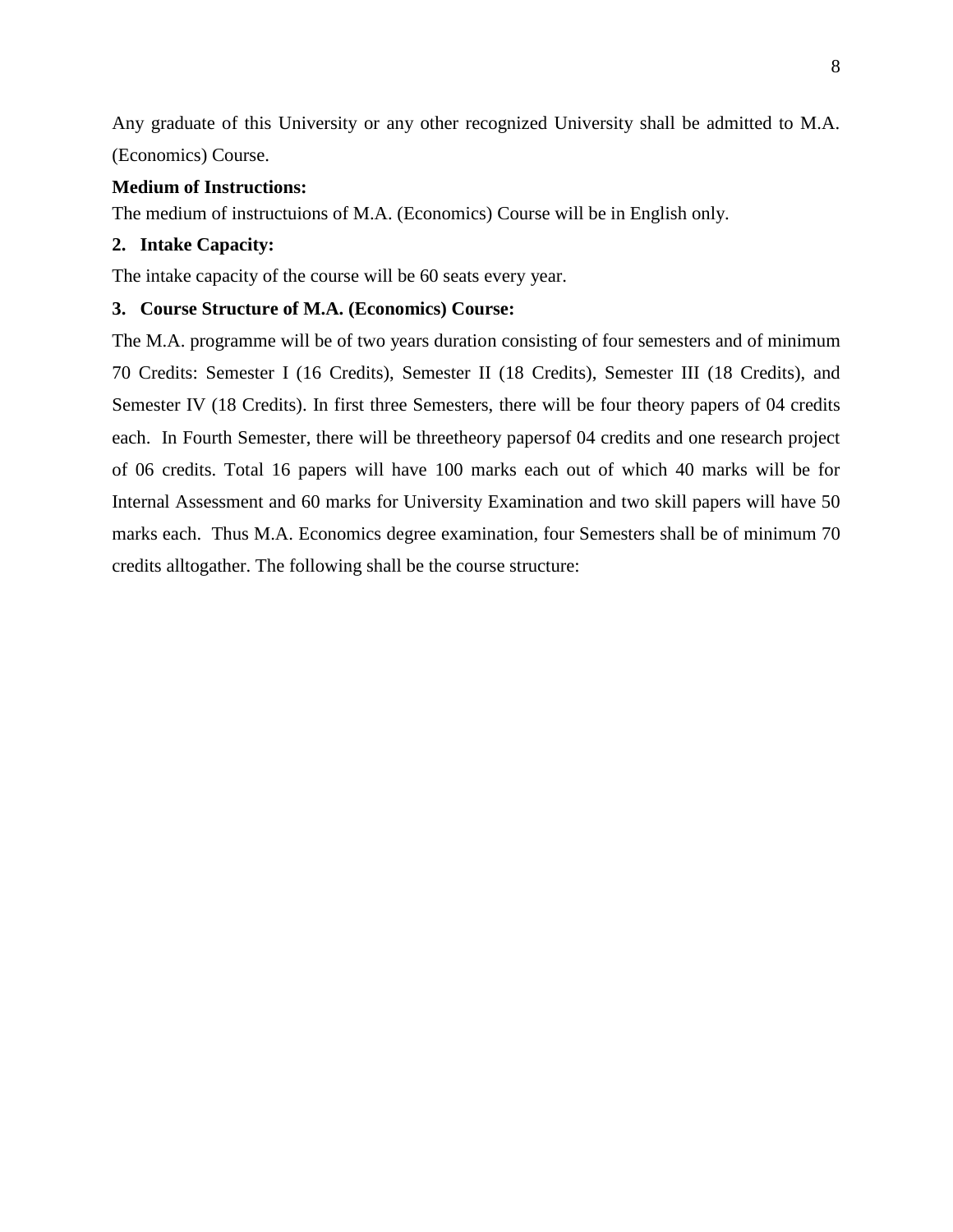| Semester   | Subject Type   | Code                        | Hrs/<br>Title of the paper<br>Week      |    | Credits | Exam<br><b>Hrs</b> | <b>Maximum Marks</b>   |                           |       |  |
|------------|----------------|-----------------------------|-----------------------------------------|----|---------|--------------------|------------------------|---------------------------|-------|--|
|            |                |                             |                                         |    |         |                    | Internal<br>Assessment | University<br>Examination | Total |  |
| Semester I |                | PGECO 11                    | Micro Economic Analysis-I               | 04 | 04      | 03                 | 40                     | 60                        | 100   |  |
|            | Core:          | PGECO <sub>12</sub>         | <b>Public Economics-I</b>               | 04 | 04      | 03                 | 40                     | 60                        | 100   |  |
|            | Compulsory     | PGECO <sub>13</sub>         | <b>Agricultural Economics-I</b>         | 04 | 04      | 03                 | 40                     | 60                        | 100   |  |
|            |                | Any one from the following: |                                         |    |         |                    |                        |                           |       |  |
|            | Core: Elective | PGECO 14                    | a) Industrial Economics-I               | 04 | 04      | 03                 | 40                     | 60                        | 100   |  |
|            |                | PGECO 15                    | b) Financial Institutions and Markets-I |    | 04      | 03                 | 40                     | 60                        | 100   |  |

**M.A. Economics: Semester – I**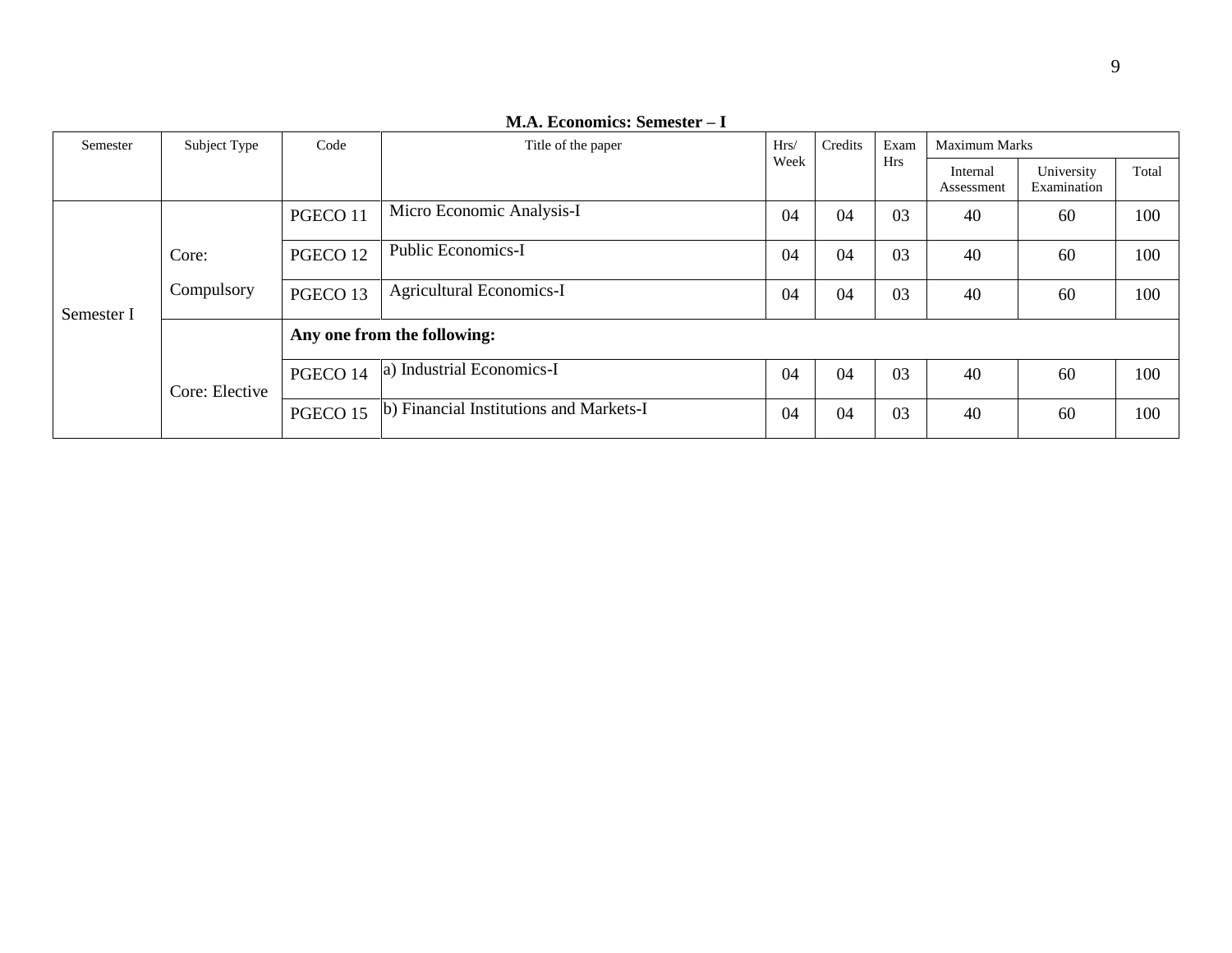| Semester    | Subject Type                     | Code                        | Title of the paper                       | Hrs/ |    | Exam | <b>Maximum Marks</b>   |                           |       |  |  |
|-------------|----------------------------------|-----------------------------|------------------------------------------|------|----|------|------------------------|---------------------------|-------|--|--|
|             |                                  |                             |                                          | Week |    | Hrs  | Internal<br>Assessment | University<br>Examination | Total |  |  |
|             | Core:<br>Compulsory              | PGECO <sub>21</sub>         | Micro Economic Analysis-II               | 04   | 04 | 03   | 40                     | 60                        | 100   |  |  |
|             |                                  | PGECO <sub>22</sub>         | <b>Public Economics-II</b>               | 04   | 04 | 03   | 40                     | 60                        | 100   |  |  |
|             |                                  | PGECO <sub>23</sub>         | <b>Agricultural Economics-II</b>         | 04   | 04 | 03   | 40                     | 60                        | 100   |  |  |
| Semester II | Core:<br>Elective                | Any one from the following: |                                          |      |    |      |                        |                           |       |  |  |
|             |                                  | PGECO 24                    | a) Industrial Economics-II               | 04   | 04 | 03   | 40                     | 60                        | 100   |  |  |
|             |                                  | PGECO <sub>25</sub>         | b) Financial Institutions and Markets-II |      | 04 | 03   | 40                     | 60                        | 100   |  |  |
|             | Ability<br>Enhancement<br>Course | PGAEC21                     | <b>Fundamentals of Investment</b>        |      | 02 | 02   | 20                     | 30                        | 50    |  |  |

**M.A. Economics: Semester – II**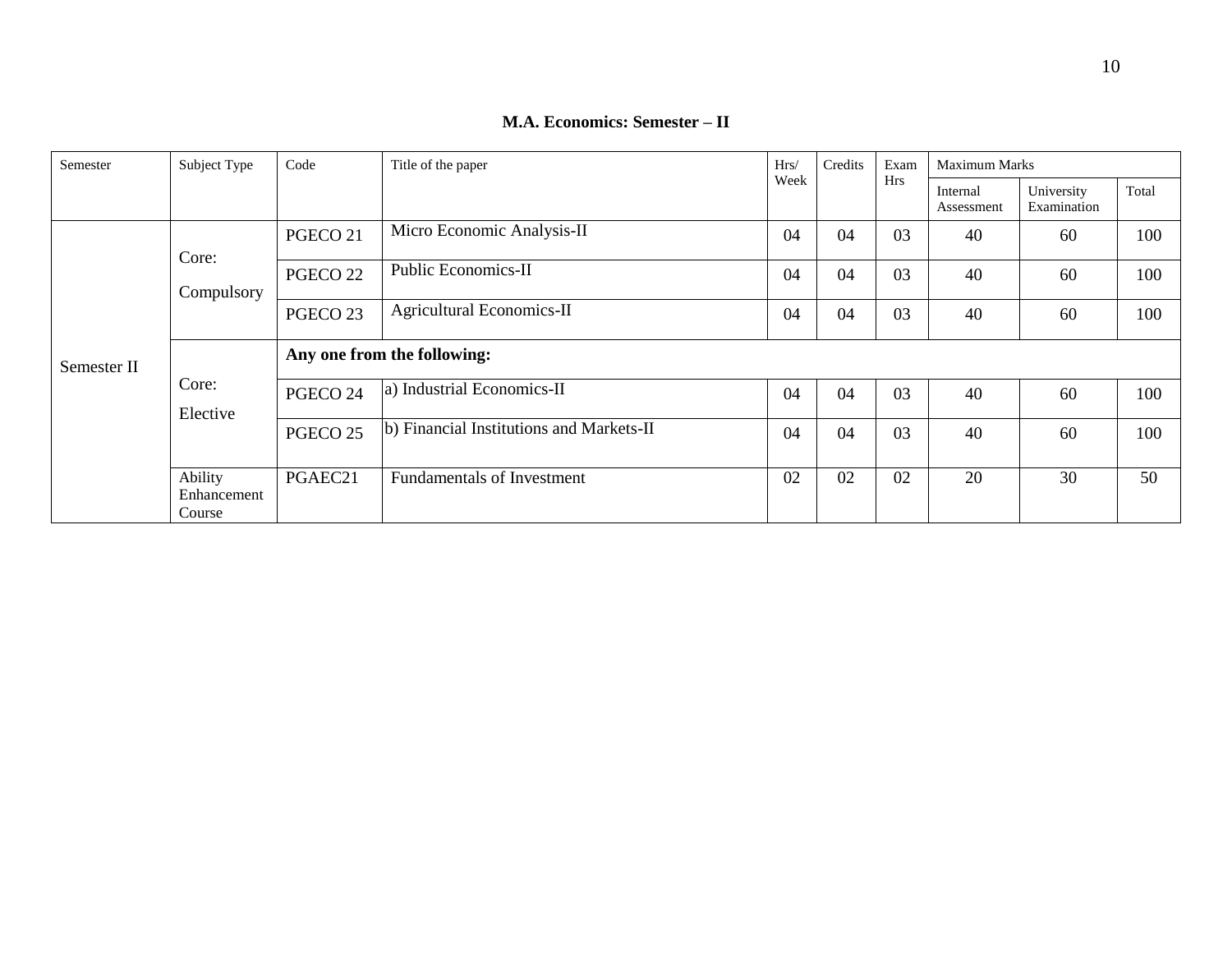| Semester     | Subject Type                   | Code                        | Title of the paper                       |    | Credits | Exam       | <b>Maximum Marks</b>   |                           |       |  |  |
|--------------|--------------------------------|-----------------------------|------------------------------------------|----|---------|------------|------------------------|---------------------------|-------|--|--|
|              |                                |                             |                                          |    |         | <b>Hrs</b> | Internal<br>Assessment | University<br>Examination | Total |  |  |
|              | Core:<br>Compulsory            | PGECO 31                    | Macro Economic Analysis-I                |    | 04      | 03         | 40                     | 60                        | 100   |  |  |
|              |                                | PGECO 32                    | <b>International Economics-I</b>         | 04 | 04      | 03         | 40                     | 60                        | 100   |  |  |
|              |                                | PGECO 33                    | Research Methodology-I                   |    | 04      | 03         | 40                     | 60                        | 100   |  |  |
| Semester III | Core:<br>Elective              | Any one from the following: |                                          |    |         |            |                        |                           |       |  |  |
|              |                                | PGECO 34                    | a) Economics of Growth and Development-I | 04 | 04      | 03         | 40                     | 60                        | 100   |  |  |
|              |                                | PGECO 35                    | b) Demography-I                          |    | 04      | 03         | 40                     | 60                        | 100   |  |  |
|              | Skill<br>Enhancement<br>Course | PGSEC <sub>31</sub>         | <b>Consumer Protection</b>               |    | 02      | 02         | 20                     | 30                        | 50    |  |  |

## **M.A. Economics: Semester – III**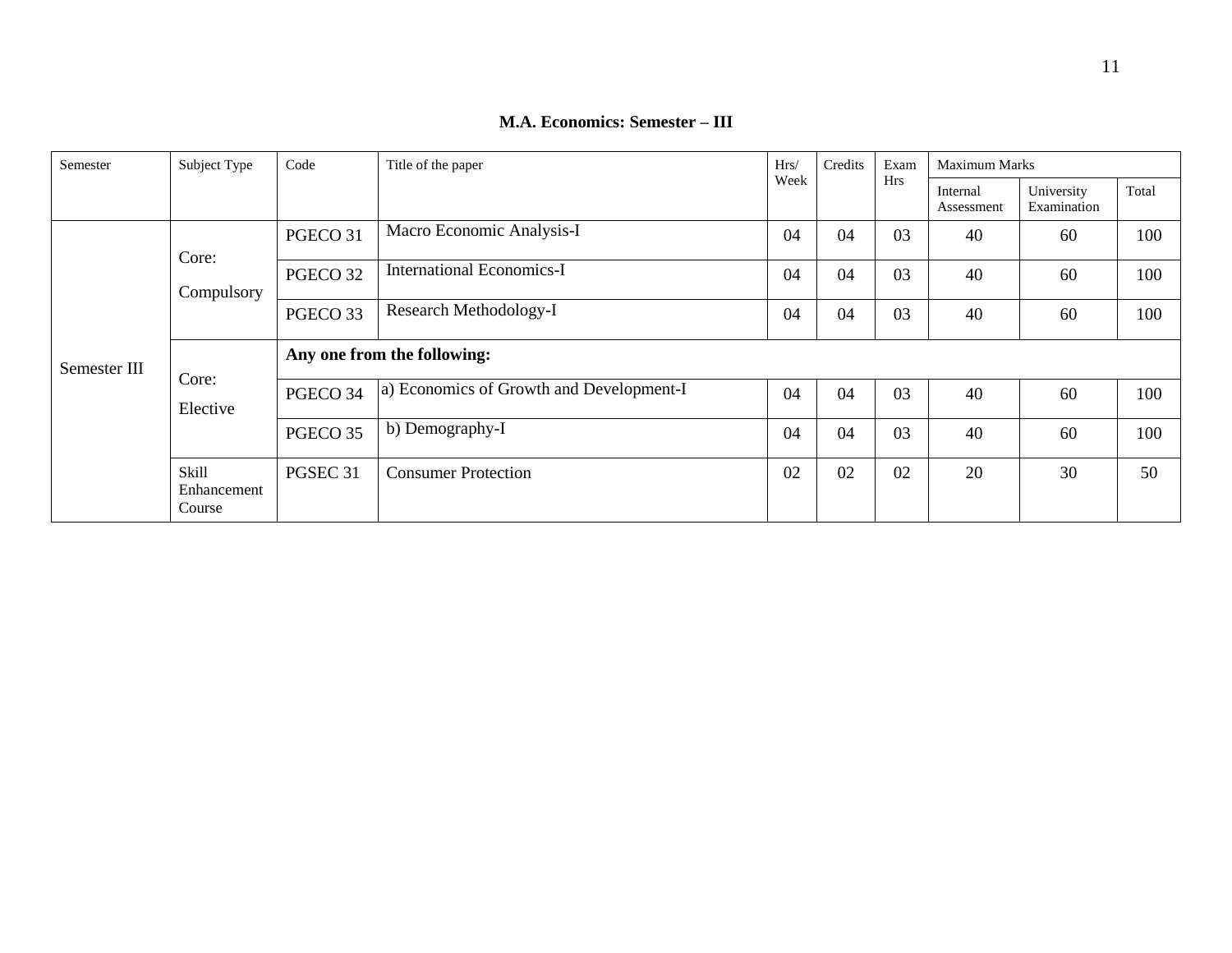| Semester    | Subject Type        | Code                        | Title of the paper                        | Hrs/ | Credits    |                        | <b>Maximum Marks</b>      |       |     |
|-------------|---------------------|-----------------------------|-------------------------------------------|------|------------|------------------------|---------------------------|-------|-----|
|             |                     |                             | Week                                      |      | <b>Hrs</b> | Internal<br>Assessment | University<br>Examination | Total |     |
| Semester IV | Core:<br>Compulsory | PGECO 41                    | Macro Economic Analysis-II                | 04   | 04         | 03                     | 40                        | 60    | 100 |
|             |                     | PGECO <sub>42</sub>         | <b>International Economics-II</b>         | 04   | 04         | 03                     | 40                        | 60    | 100 |
|             |                     | PGECO 43                    | Research Methodology-II                   | -    | 06         | $\qquad \qquad -$      | 40                        | 60    | 100 |
|             | Core:<br>Elective   | Any one from the following: |                                           |      |            |                        |                           |       |     |
|             |                     | PGECO 44                    | a) Economics of Growth and Development-II |      | 04         | 03                     | 40                        | 60    | 100 |
|             |                     | PGECO 45                    | b) Rural Development-II                   |      | 04         | 03                     | 40                        | 60    | 100 |

## **M.A. Economics: Semester – IV**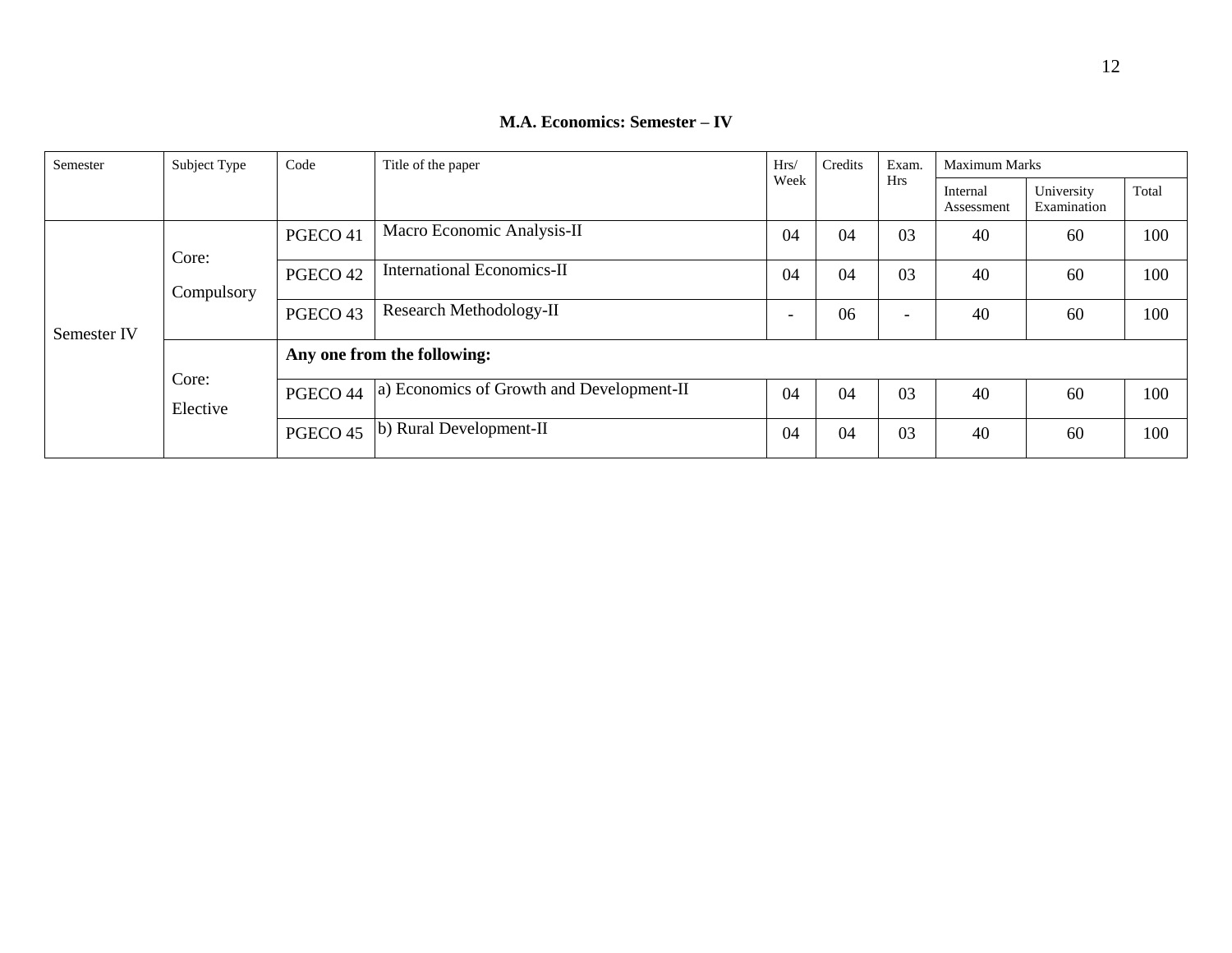### **4. Scheme of Examination:**

The Assessment of Regular students of Master of Arts (M.A.) Economics course in the academic session 2019-20 and after, shall be based on

- (a) UniversityExaminations,
- (b) Internal Assessment,
- (c) Choice Based Credit System, and
- (d) Semester Grade Point Average and Cumulative Grade Point Average system

For each paper of 100 marks, there will be Internal Assessment of 40 marks and the University Examination of 60 marks/3 hours duration at the end of each semester. The 04 credit will be given to a student who secures atleast 40% of marks alloted to each paper. A candidate who does not pass the examination in any subject or subjects in one semester will be permitted to reappear in such failed subject or subjects along with the papers of following semesters.

The Internal Assessment (IA) for eachpaper will be of 40 marks which will be carried out by the department during the term. The Internal Assessment may be in the forms as follows: Attendance, Written tests, seminars, term papers, presentations, assignments, orals or any such others. There will be at least two types of assessments from the typesgiven above.

At the end of each semester, a cumulative grade point average (CGPA) and also Semester grade point average(SGPA) will be calculated as a weighted average of the GPI of all courses in which the student has passed till that semester.

A candidate shall be permitted to proceed from the First Semester up to Final Semester irrespective of his/her failure in any of the Semester examinations subject to the condition that the candidates should register for all the arrear subjects of earlier semesters along with current (subsequent) semester subjects.

#### **Research Project Work:**

There will be a Research Project to be prepared by a student during the fourth semester. The objective of the project work is to introduce students to research methodology in the subject and prepare them for pursuing research in theoretical or experimental or computational areas of the subject. The project work is to be undertaken under guidance of a teacher allotted to a student by the department.

#### **Division of Marks**

| Synopsis with working bibliography (Internal Assessment)            | 40 Marks |
|---------------------------------------------------------------------|----------|
| A full Project Report (Minimum 50-80 pages) (University Assessment) | 40 Marks |
| Viva Voce(University Assessment)                                    | 20 Marks |

As the Research Project is based on the self study done by the candidate and evaluated for 100 marks altogether, 06 credits will be awarded to a successful candidate in this subject. The project may be evaluated by two examiners one internal and one external, selected from the panel of PG examiners of the University.

The candidate has to submit the project report before the deadline annouanced by the department. A candidate who fails to submit the project may resubmit the same in the subsequent semester examination for evaluation. The project work activities must be duly supported by documentary evidences to be endorsed by the Head or the Guide.

#### **5. Standard of Passing:**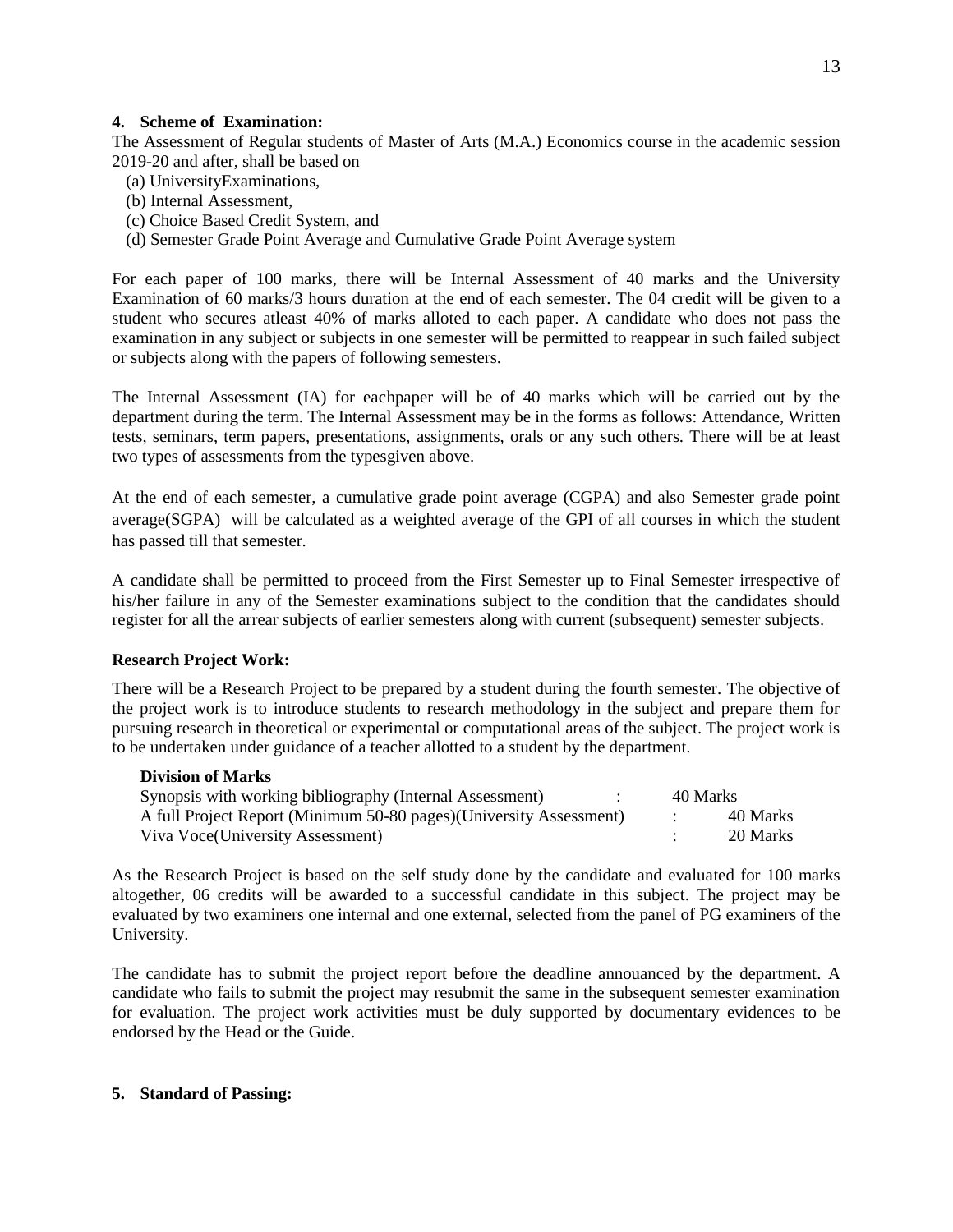For all courses, both UE and IA constitute separate heads of passing. In order to pass in such courses and to earn the assigned credits, a student must obtain a minimum grade point of 5.0 (40% marks) at UE and also a minimum grade point of 5.0 (40% marks) at IA.

Even a student fails in IA, he/she shall be declared 'pass' in the course provided he/she obtains a minimum of 25% in IA and GPA for the course is at least 6.0 (50% in aggregate). The GPA for a course will be calculated only if the student passes at the UE.

A student who fails at UE in a course has to reappear only at UE as a backlog candidate and clear the head of passing. Similarly, a student who fails in a course at IA has to reappear only at IA as a backlog candidate and clear the head of passing.

A candidate shall be permitted to proceed further from the First Semester up to Fourth Semester irrespective of his/her failure in any of the Semester examinations subject to the condition that the candidates should register for all the backlog subjects of earlier semesters along with current (subsequent) semester subjects.

| Range of Marks (Out of 100) | Grade | <b>Grade Point</b> |
|-----------------------------|-------|--------------------|
| $80 \leq$ Marks $\leq 100$  |       | 10                 |
| $70 \leq$ Marks $\leq 80$   | $A+$  |                    |
| $60 \leq$ Marks $< 70$      | A     |                    |
| $55 \leq$ Marks $\leq 60$   | $B+$  |                    |
| $50 \leq$ Marks $\leq 55$   |       |                    |
| $40 \leq$ Marks $< 50$      |       |                    |
| Marks $< 40$                |       |                    |

The 10-point scale Grades and Grade Points according to the following table.

The performances at UE and IA will be combined to obtain the Grade Point Average (GPA) for the course. The weights for performance at UE and IA shall respectively be 60% and 40%.

GPA is calculated by adding the UE marks out of 60 and IA marks out of 40. The total marks out of 100 are converted to grade point, which will be the GPA.

## **7. Formula to Calculate Grade Points (GP):**

Suppose that '*Max*' is the maximum marks assigned for an examination or evaluation based on which GP will be computed. In order to determine the GP, Set  $x = \frac{Max}{10}$  (since we have adapted 10-point system). Then GP is calculated by the formulas shown as below.

| Range of Marks at the evaluation | Formula for the Grade Point |
|----------------------------------|-----------------------------|
| $8x \leq$ Marks $\leq 10x$       |                             |
| $5.5x \leq$ Marks $\leq 8x$      | Truncate (Marks/x) $+2$     |
| $4x \leq$ Marks $\leq 5.5x$      | Truncate (Marks/x) +1       |

Two kinds of performance indicators, namely, the Semester Grade Point Average (SGPA) and the Cumulative Grade Point Average (CGPA) shall be computed at the end of each term. The SGPA measures the cumulative performance of a student in all the courses in a particular semester, while the CGPA measures the cumulative performance in all courses since his/her enrolment to the course. The CGPA of a student when he/she completes the programme is the final result of the student.

The SGPA is calculated by the formula SGPA= $\frac{\angle C_{k} \times \angle R}{F_{k}}$ , where  $C_{k}$  is the credit-value assigned to a course

and  $GP_k$  is the GPA obtained by the student in the course. In the above, the sum is taken over all the courses that the student has undertaken for the study during the semester, including those in which he/she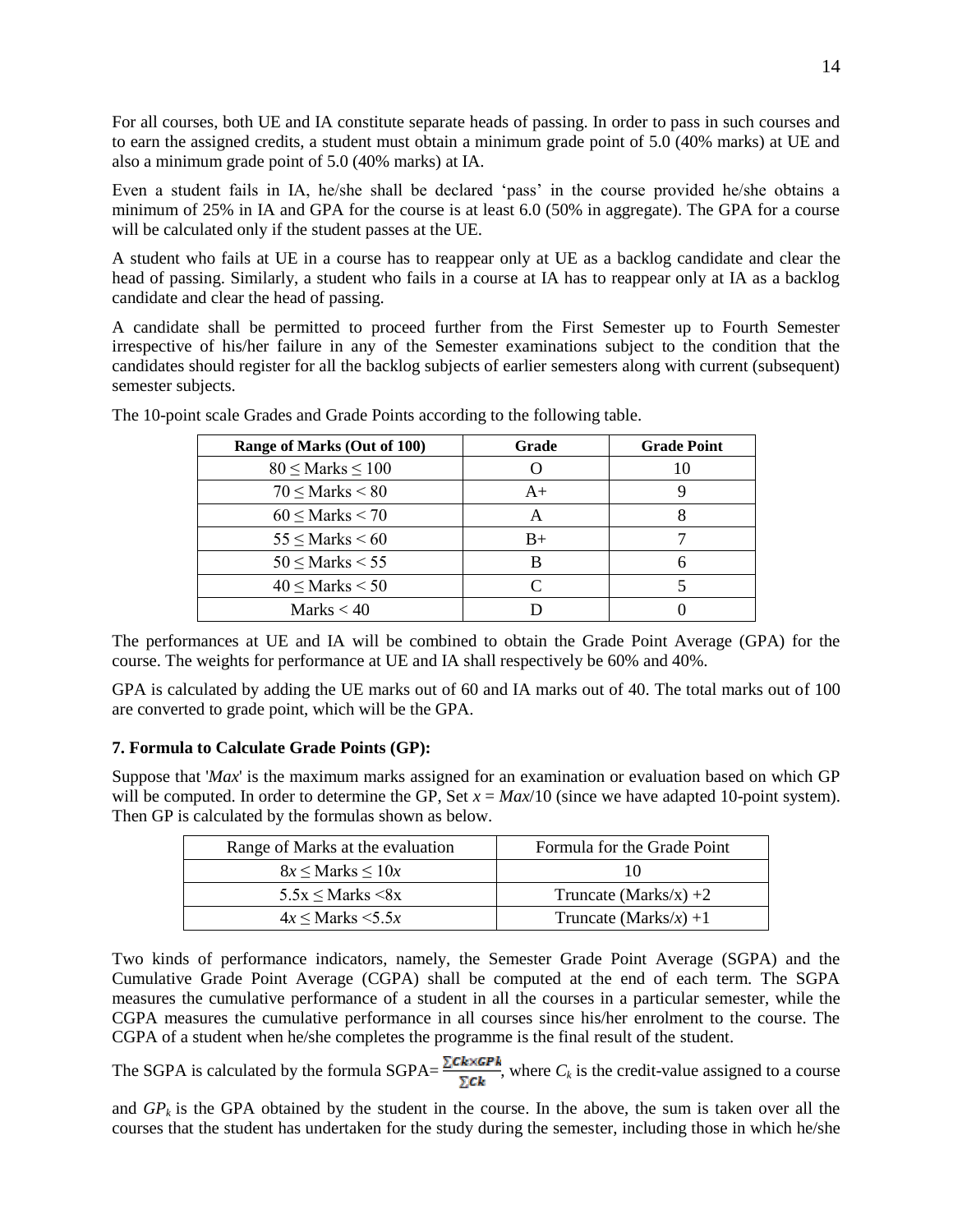might have failed or those for which he/ she remained absent. The SGPA shall be calculated up to two decimal place accuracy.

The CGPA is calculated by the formula CGPA $=\frac{\sum_{k=1}^{n} x_k}{n}$ , where  $C_k$  is the credit-value assigned to a course

and  $GP_k$  is the GPA obtained by the student in the course. In the above, the sum is taken over all the courses that the student has undertaken for the study from the time of his/her enrolment to the course and also the during the semester for which CGPA is calculated, including those in which he/she might have failed or those for which he/she remained absent. The CGPA shall be calculated up to two decimal place accuracy.

|                    | $10 \times CGPA - 10$  | if $5.00 \leq CGPA \leq 6.00$  |
|--------------------|------------------------|--------------------------------|
|                    | $5 \times CGPA + 20$   | if $6.00 \leq CGPA \leq 8.00$  |
| % Marks $(CGPA) =$ | $10 \times CGPA - 20$  | if $8.00 \leq CGPA \leq 9.00$  |
|                    | $20 \times CGPA - 110$ | if $9.00 \leq CGPA \leq 9.50$  |
|                    | $40 \times CGPA - 300$ | if $9.50 \leq CGPA \leq 10.00$ |

The Formula to compute equivalent percentage marks for specified CGPA:

#### **8. Award of honours:**

A student who has completed the minimum credits specified for the programme shall be declared to have passed in the programme. The final result will be in terms of letter grade only and is based on the CGPA of all courses studied and passed. The criteria for the award of honours are given below.

| Range of CGPA               | <b>Final Grade</b> | Performance<br>Descriptor | <b>Equivalent Range of</b><br>Marks (%) |
|-----------------------------|--------------------|---------------------------|-----------------------------------------|
| $9.50 \leq CGPA \leq 10.00$ | O                  | Outstanding               | $80 \leq$ Marks $\leq 100$              |
| $9.00 \leq CGPA \leq 9.49$  | $A+$               | Excellent                 | $70 \leq$ Marks $\leq 80$               |
| $8.00 \leq CGPA \leq 8.99$  | A                  | Very Good                 | $60 \leq$ Marks < 70                    |
| $7.00 \leq CGPA \leq 7.99$  | $B+$               | Good                      | $55 \leq$ Marks $\leq 60$               |
| $6.00 \leq CGPA \leq 6.99$  | B                  | Average                   | $50 \leq$ Marks $\leq 55$               |
| $5.00 \leq CGPA \leq 5.99$  | $\subset$          | Satisfactory              | $40 \leq$ Marks $< 50$                  |
| CGPA Below 5.00             | F                  | Fail                      | Marks Below 40                          |

#### **9. Gracing:**

The gracing shall be done as per existing rules of the University.

#### **10. Verification and Revaluation:**

There is provision for verification and revaluation of the result. A student can apply for the verification and revaluation of the result within the two weeks from the declaration of the results with the prescribed fee. The verification and revaluation shall be done as per the existing rules of the University.

#### **11. Format of the transcript:**

The student will be given a transcript indicating his/her performance at the end of every semester examination. The transcript shall be given as per the following table along with other necessary details: